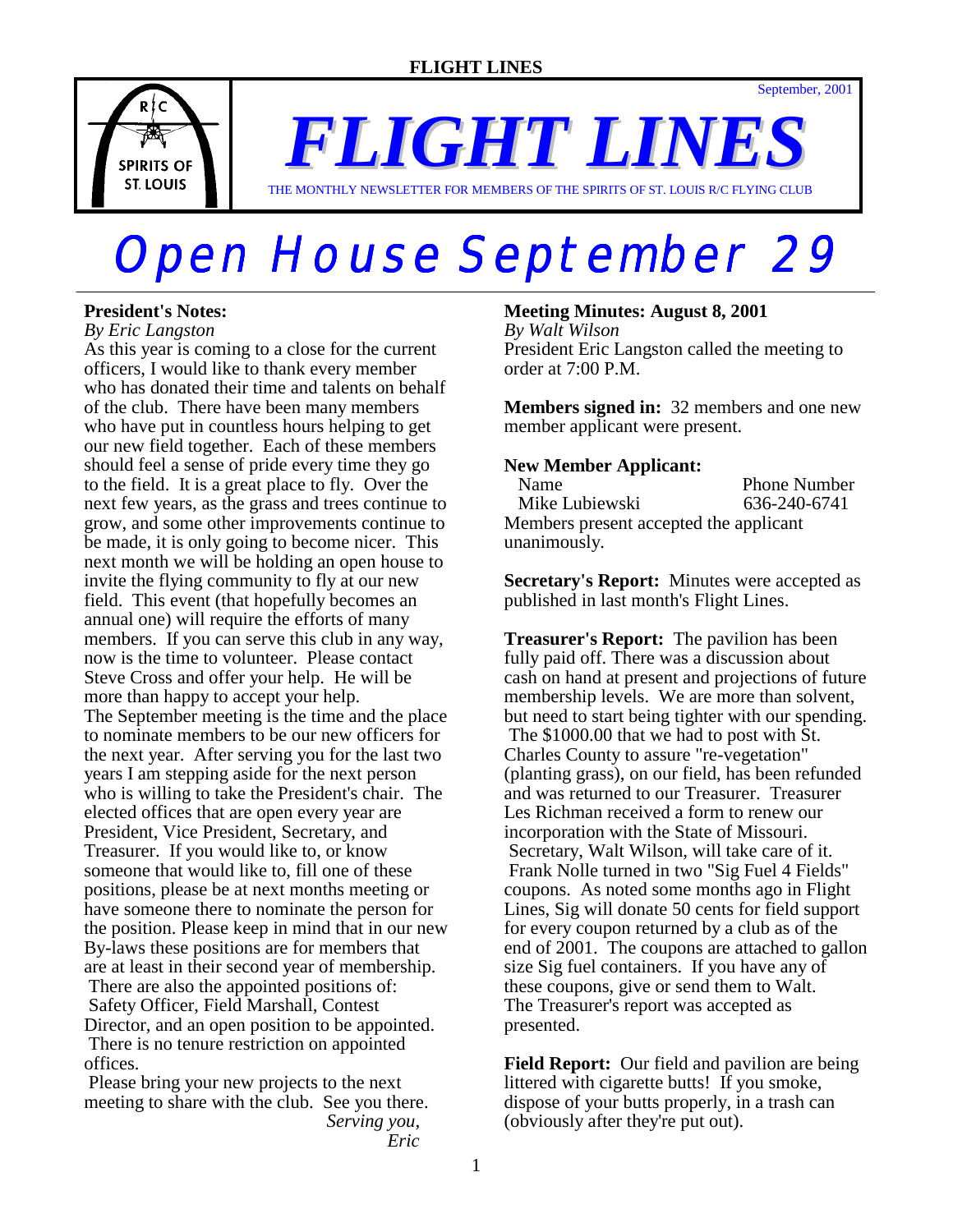**Safety Report:** Safety chairman Doug Thompson wasn't present. Do not taxi in the pits! Use the concrete patch over the culvert as a start/stop line for taxiing. Taxiing planes can get away from even the most experienced flyers. A spinning propeller on a runaway plane can destroy another plane or put a hapless victim in the hospital. DON'T TAXI IN THE PITS!

**Activities Report:** Tuesday evening training will end on September 25. Saturday morning training will continue until the weather gets too bad.

**GSLMA Report:** Pat Keebey reported that flying rules have been posted at Buder Park for R/C, Control line, Helicopters, Electric R/C and Free Flight. Buder Park will be closed for open R/C flying on August 14 and October 2 for other activities. The planned all-club fly-in has been cancelled for lack of interest. The Chesterfield Mall static display is faltering. The Mall is not responsive to attempted contacts. Pat Keebey is withdrawing as our representative to GSLMA. There was a long discussion about GSLMA's focus in recent years. It was decided not to appoint another representative to GSLMA at this time.

# **OLD BUSINESS:**

**Barn:** More space is needed in the barn. Steve Cross talked with John Ostmann, one of our property owners. A new building is being built and, when it's finished, we will get more room in this one. Meantime, the barn area we have needs to be cleaned up and reorganized. **Trees:** Steve also talked to him about possible trimming or removal of trees. John will discuss the tree issue with his brother and get back to us. There was a discussion about the real need for doing anything with the trees. Opinions were mixed.

Only big bird and jet flyers seem to be concerned, unless the flyer has depth perception or other visual problems. The matter was tabled until we hear from the landowner.

Claud Wade asked if we could lease more property to move the corn and other crops further away from the runway. At present, he says three planes are lost in the corn. There was an extended discussion about the value of enlarging our field depth. No action is to be taken.

**Open House:** Steve Cross, the Event Director, conducted an extensive question/answer session about what the membership wants, as far as format and content, for the upcoming Open House on September 29. Many subjects were covered and the event was formatted by the members present. Well-known scale, aerobatic and helicopter pilots will be invited to fly. Other clubs will be invited for open flying. Hands-on demonstrations will be offered to a limited number of people who have never flown, as time allows. All sorts of planes are expected to fly or be on display. Cliff Nolle donated a Four-Star 40 kit for a raffle. Steve will have his son make a flyer for distribution to hobby shops and other area clubs. Walt Wilson will contact the Post-Dispatch and a television station to seek coverage.



*Frank Nolle showed his Great Planes CAP 232. It's Saito .80 powered and flies great, but is hard to land.*

# **NEW BUSINESS:**

**Trailer:** Some of our grass-cutting team leaders feel that we need a new trailer to transport weed eaters, blowers, etc to and from the barn. George Cooper researched new trailers and brought data to the meeting. Lee Volmert spoke in opposition. There was a discussion about alternates and opinions were split about the need. The matter was tabled. **Trimming Equipment:** Our weedeaters and grass blower are old and unreliable. It will cost a minimum of \$40.00 each for a tune up. Paul Geders made a motion to buy two new weed eaters and another blower. The motion passed unanimously.

**Benches:** Ralph Amelung volunteered to provide materials and build six benches between the trees if the club would build six more. Eric suggested that he get a cost estimate for the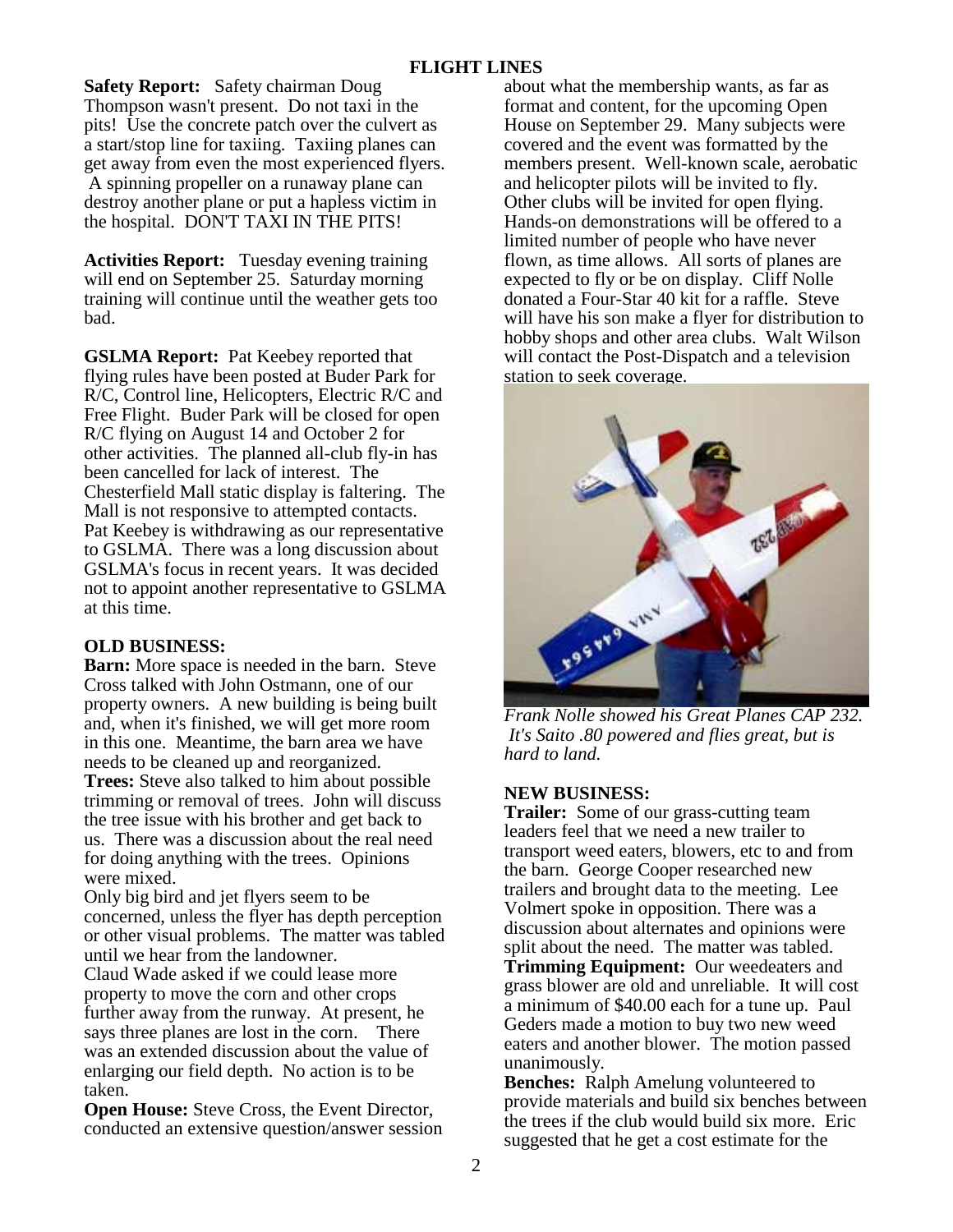club's part, convey it to Anna and she would bring it before the Board of Directors for a final decision.

**Meeting Activity:** Frank Nolle brought his new Great Planes CAP 232. See the picture for details.

Mark Been won the attendance prize of a T-Bar Sander.

**Meeting was adjourned** at 9:10 P.M.



 *Craig Finks with his Hanger 9 ARF Cub on a hot, sticky Saturday recently. It is powered by a Saito 1.80 four stroke and has a Futaba radio.* 



*James Olvitt holds his Hanger 9 Extra Easy ARF. It's powered by a Russian MDS .40. He's doing a good job of learning to fly it, but is still working on his landings.* 

# **Leave The Brick**

Anna Nolle has placed a brick in the trashcan at the field to keep it from blowing away. If you dump the trash, it is appreciated, but please leave the brick in the can!

 *Thank you!*



*Bob Fiely holds his "Wonder Bread" Sig Cougar. The Webra Speed .50 up front is a screamer! The Webra would make a great engine for Silver Class Warbirds racing.* 



*Ralph Amelung with his Northwestair Trainaire. The O.S. .40LA pulls it very nicely.* 

## **The Race Report - Vichy, July 22**  *By Don Ware*

It was VERY hot. Not a very good time of year to have a race. Only had three racers in Four-Star and three in Warbirds. I was really thankful Paul Geders and Ralph Doyle showed up. The helpers did a great job. We flew five rounds in Four-Star:

| Paul Geders | $\frac{1}{2}$ <sup>st</sup> place<br>$\frac{2}{3}$ <sup>rd</sup> place | 20 points |
|-------------|------------------------------------------------------------------------|-----------|
| Don Ware    |                                                                        | 19 points |
| Ralph Doyle |                                                                        | 9 points. |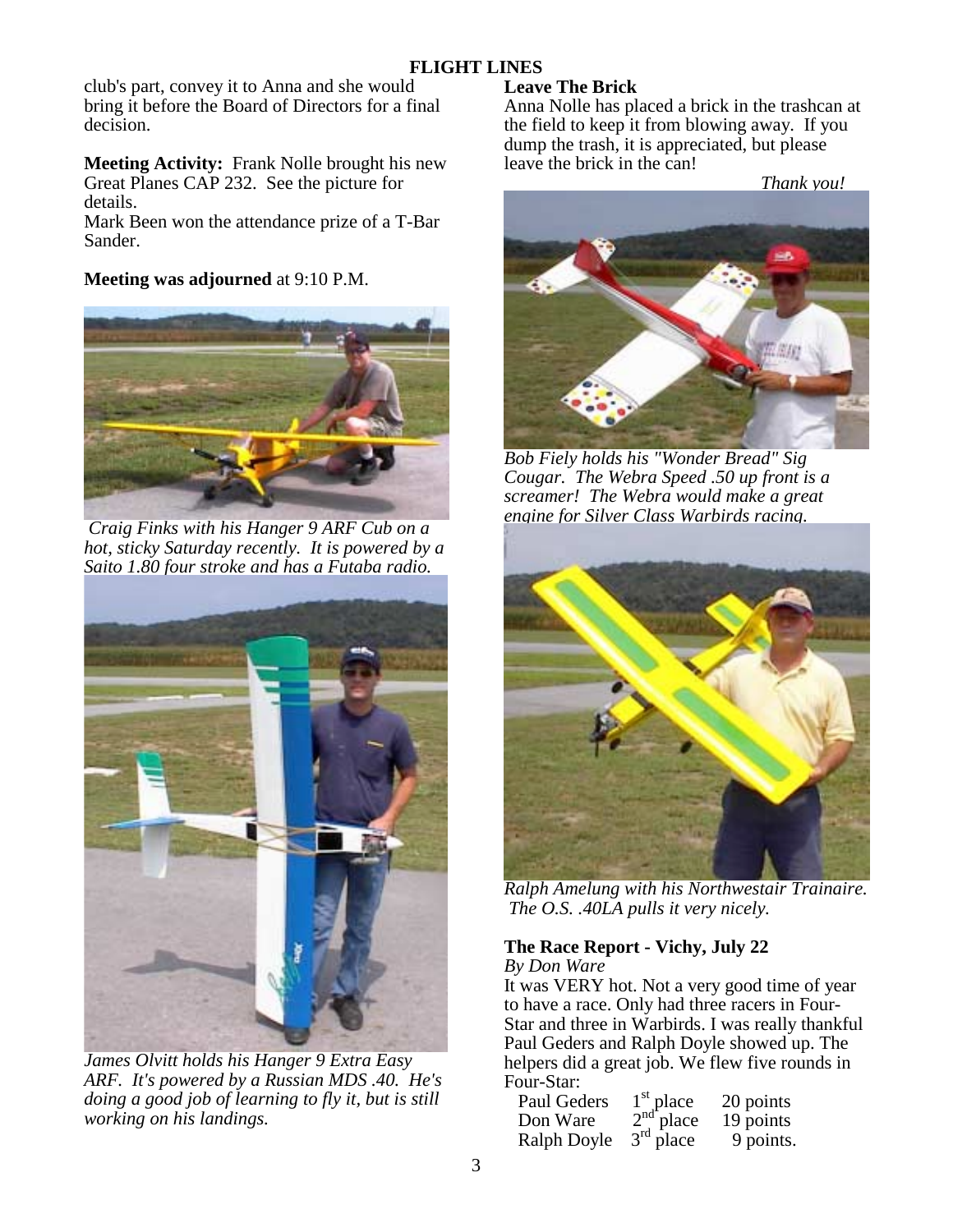Ralph's plane was very competitive in the racing, but had the engine go sour. In Warbirds we flew only three rounds because of the heat.

| Don Ware                | $1st$ place<br>$2nd$ place | 11 points |
|-------------------------|----------------------------|-----------|
| Paul Geders             |                            | 5 points  |
| Ralph Doyle $3rd$ place |                            | 4 points  |

Ralph and Tony's Spitfire was really good looking and won the plaque for best model. It was very fast and unfortunately lost during a race. There was a lot of very close racing with a couple of races decided by the starter when the planes came across in a photo finish. One heat in Warbirds was fought to the very finish with the planes changing position almost every lap, ending with Paul flying under two minutes with a 1:59:40 and Don flying across half a plane back in 2:00:30. It doesn't get much closer than that. Under two minutes, of course, is a zero for that heat. In the heat of a race a person knows they have to be close, but backing off is also very hard to do.

Let's hope the weather is more agreeable in August.

# **Race Report, St. Charles, August 18**

*By Walt Wilson*

The weather was beautiful, but hot and windy! A weather front was moving in and the wind got over 20 mph by the third and fourth heats. The day started with a mid-air between Lee Volmert and Ralph Doyle's Four-Star 40's in the first heat, destroying both planes. Both flyers continued with backup planes. The only other serious mishap was Eric Langston's dead stick landing, barely onto the field near Amrein road. The P-51 fuselage was broken in two, aft of the wing.

Don Ware tied with Matt Geders in the Four-Star 40 race and won the fly-off heat to win overall. This was Matt's first ever pylon race and it's interesting to note that he beat his dad, Paul! Watch for him in future races!

## Four-Star 40 Results:

- 1. Don Ware 17 points
- 2. Matt Geders 17 points
- 3. Paul Geders 11 points
- 4. Lee Volmert 10 points
- 5. Tim Volmert 9 points
- 6. Steve Ramonczuk 9 points
- 7. Mike Willmann 7 points
- 8. Ralph Doyle 7 points

In Warbirds, Paul Geders won and Lee Volmert tied with Don Ware for second, and then won

the fly-off when Don's engine failed to start.



*Mike Willmann and caller Steve Purdy with Mike's Modeltech "Candy Man" P-51 ARF. It's powered by an O.S. 61 FX, has retracts and flies very well.* 



*The "Rainbow Warriors"! Matt Geders flies his rainbow-colored plane to a second place finish in his first Four-Star 40 race! Dad Paul, who flies a similar color scheme, calls.* 

Warbirds Results:

- 1. Paul Geders 20 points
- 2. Lee Volmert 11 points
- 3. Don Ware 11 points
- 4. Eric Langston 9 points
- 5. Mike Willmann 9 points
- 6. Tim Volmert 6 points

Due to the extreme wind it was decided to call it a day, after four heats, and save the planes for next time.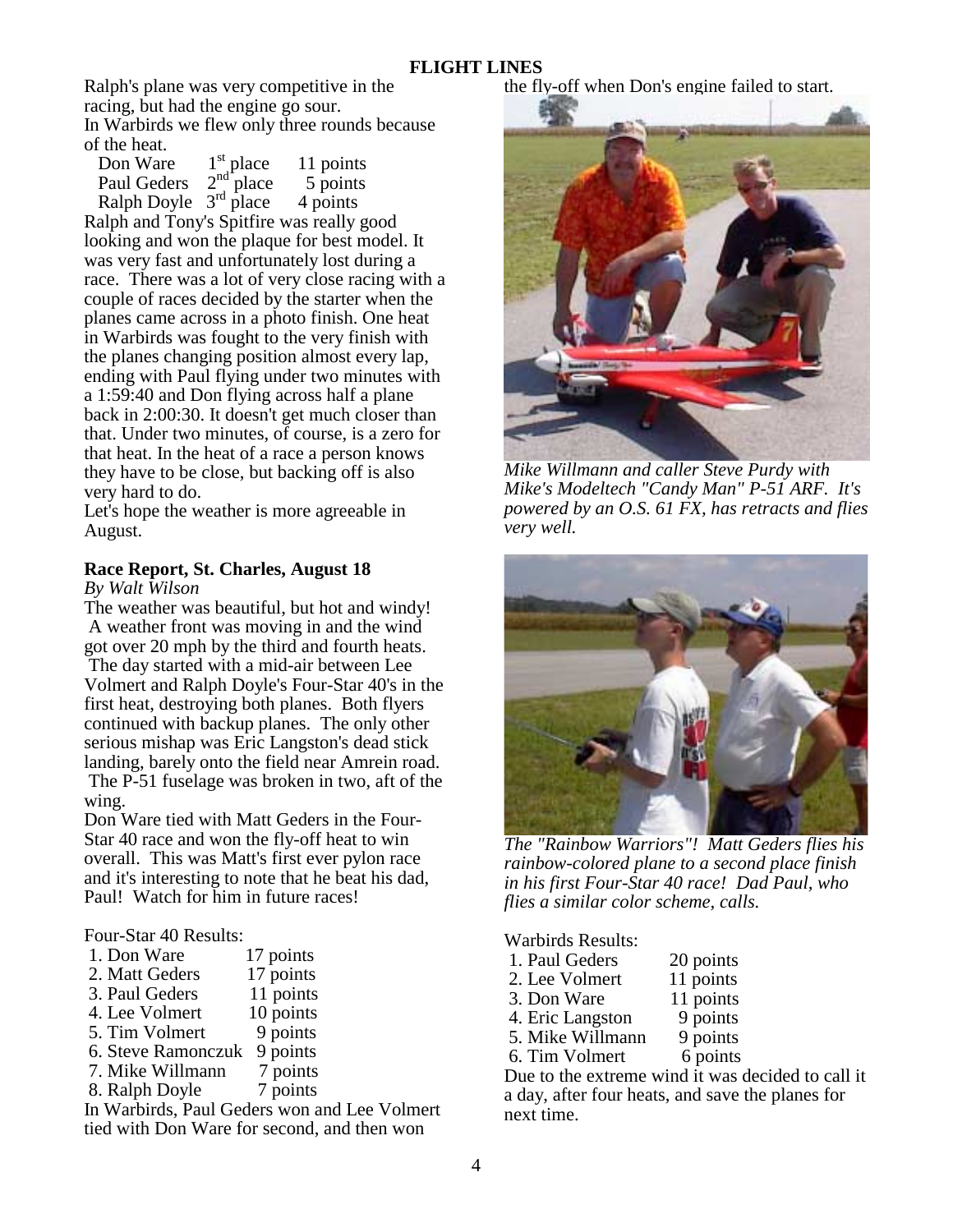

*Tim Volmert with his MVVS .40-powered Dynaflite Spitfire. It's refreshing to see something other than P-51's in competition! Don Ware flies a Corsair but all other competitors were flying P-51's!* 

 Gene Jones won the workers' prize of a Four-Star 40 kit. I want to offer our thanks to all who gave up their day to work this event. There wouldn't be any races without the workers!

**The Fifth Race in This Series Will Be Saturday, September 15** at Vichy, Missouri. Four-Star 40's and Silver Class Warbirds will race. Check the "Contests and Events" part of our web site for a map. For more information; Contact Don Ware at 1-573-364-1975 or e-mail at: **waredpc@fidnet.com** 



 *Eric Langston searches for the right prop for his pumped and tuned piped YS .61. The Great Planes P-51 didn't really run right until the last heat, when Eric had to dead-stick it back to the field, for a rough landing, resulting in damage to the fuselage.* 

# **Thoughts about the field**

### *By Walt Wilson*

It's interesting to note, when looking at the photos George Cooper took (next page), that the "Rain Forest" isn't really all that deep. There's another cornfield on the other side, and the woods are probably only a few hundred feet across. See the picture at left. The river is quite distant. Some planes thought to be lost in the forest, or river, may actually be in the cornfield beyond! Hopefully, we'll find out when they harvest the crops in two or three weeks. There is a road of sorts, through the woods. It's badly grown over now, but may be navigable this fall. It's interesting to see the "big picture"!

**Look on the next page!**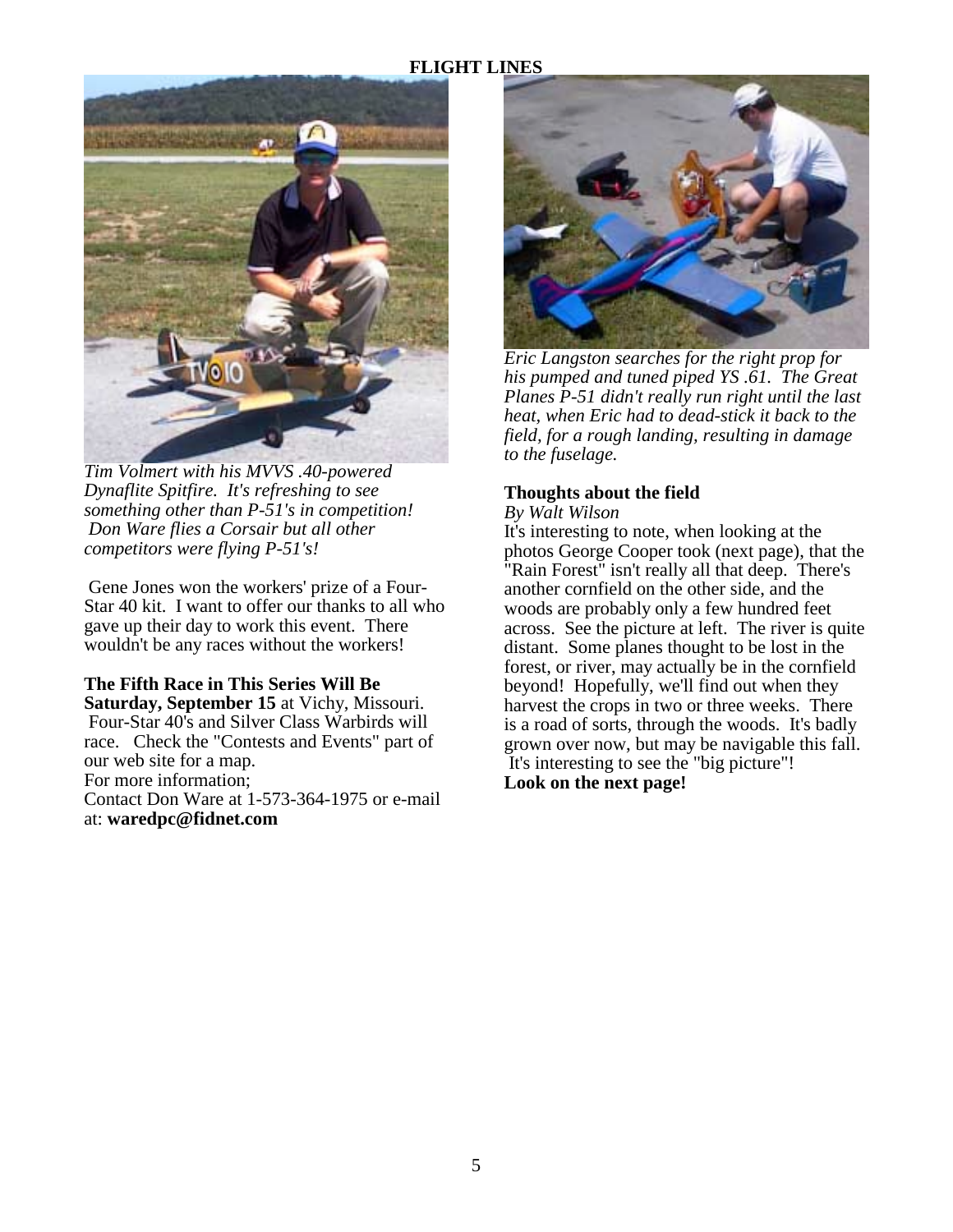

*Here are two great aerial shots of our field by George Cooper (look on the next page for the other one). He took several pictures of our field when searching for Les Richman's lost Roadrunner. This gives a good perspective of the relationship of all the areas of interest, such as the corn, levee and river. Note how crowded it is on Thursday afternoons! See the Photo Gallery on our web site for more pictures of the field!*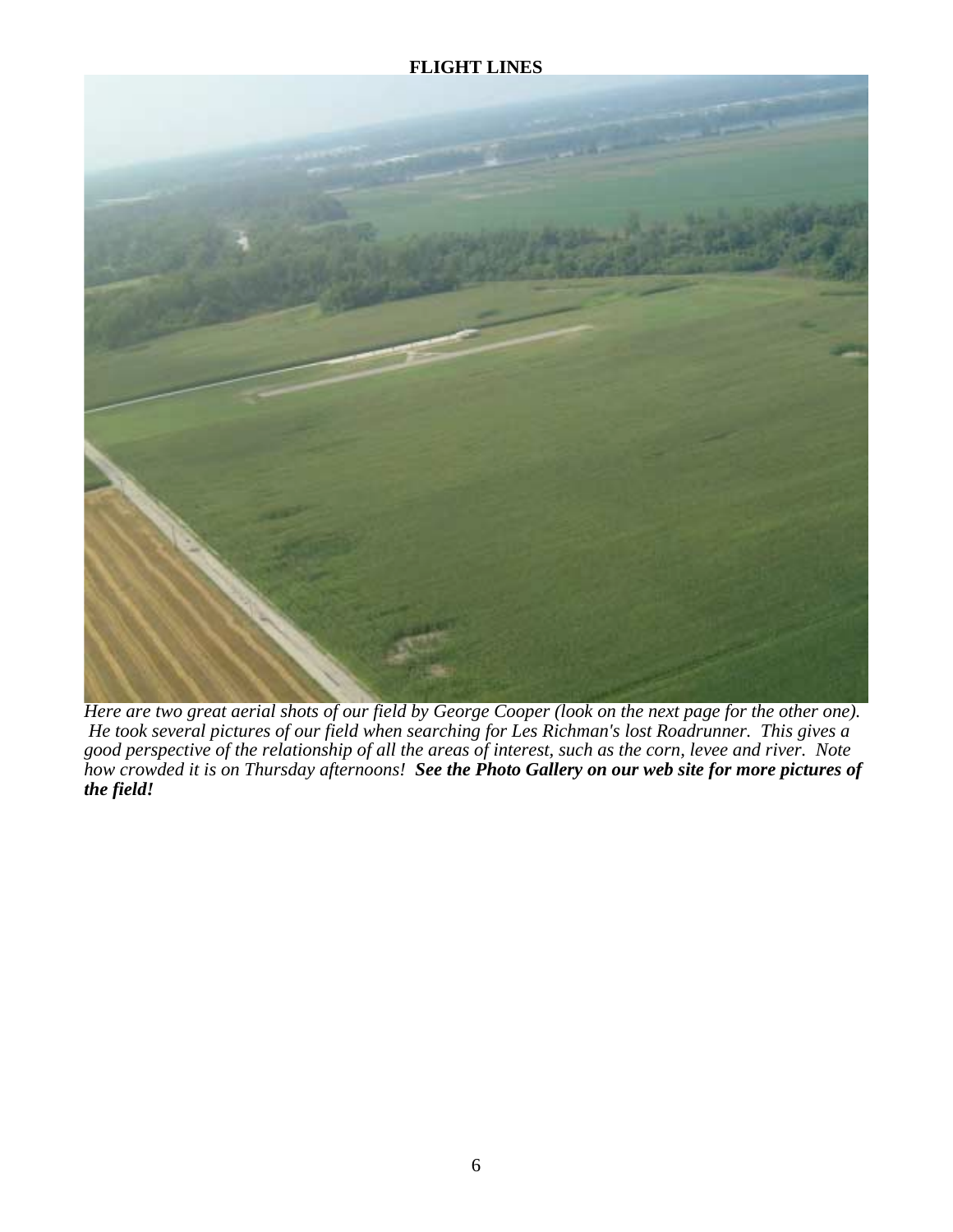

# **The Last Word**

#### *By Walt Wilson*

George Cooper tells me that he has used all the materials he bought to make his "Corn Horn" audio plane finders. He doesn't plan to build any more unless at least ten members place definite orders. At least three members have used the device to successfully find their planes in the corn. It is necessary for all engines at the field to be stopped for most people to hear the buzzer when in the corn. George also painted and installed the club bulletin board in the pavilion recently. He has posted a grid map of the cornfield in front of the runway. If you've lost a plane in that cornfield, mark the grid where you think it went down, note the color and any other pertinent information. The farmer is going to harvest the corn in early September and will watch for it! Just think, when the corn is harvested, our field will look about 100 acres larger!

The Morton M-5 engine that was stolen in July has been recovered. Duane Seymour tells me that alert people at Mark Twain Hobbies took the license number of a man who brought it in to find out how much it was worth. The Lake St. Louis Police tracked it to the man who said he bought it at a flea market in Wentzville. It's not known if the thief will ever be caught or prosecuted, but the engine is back where it belongs.

Dick Kidd of R/C Modeler magazine sent me the following quotes:

The only time an aircraft has too much fuel on board is when it is on fire. *- Sir Charles Kingsford Smith, sometime before his death in the1920s* 

If you can't afford to do something right, then be darn sure you can afford to do it wrong. - *Charlie Nelson*

I hope you either take up parachute jumping or stay out of single motored airplanes at night. - *Charles A. Lindbergh, to Wiley Post, 1931*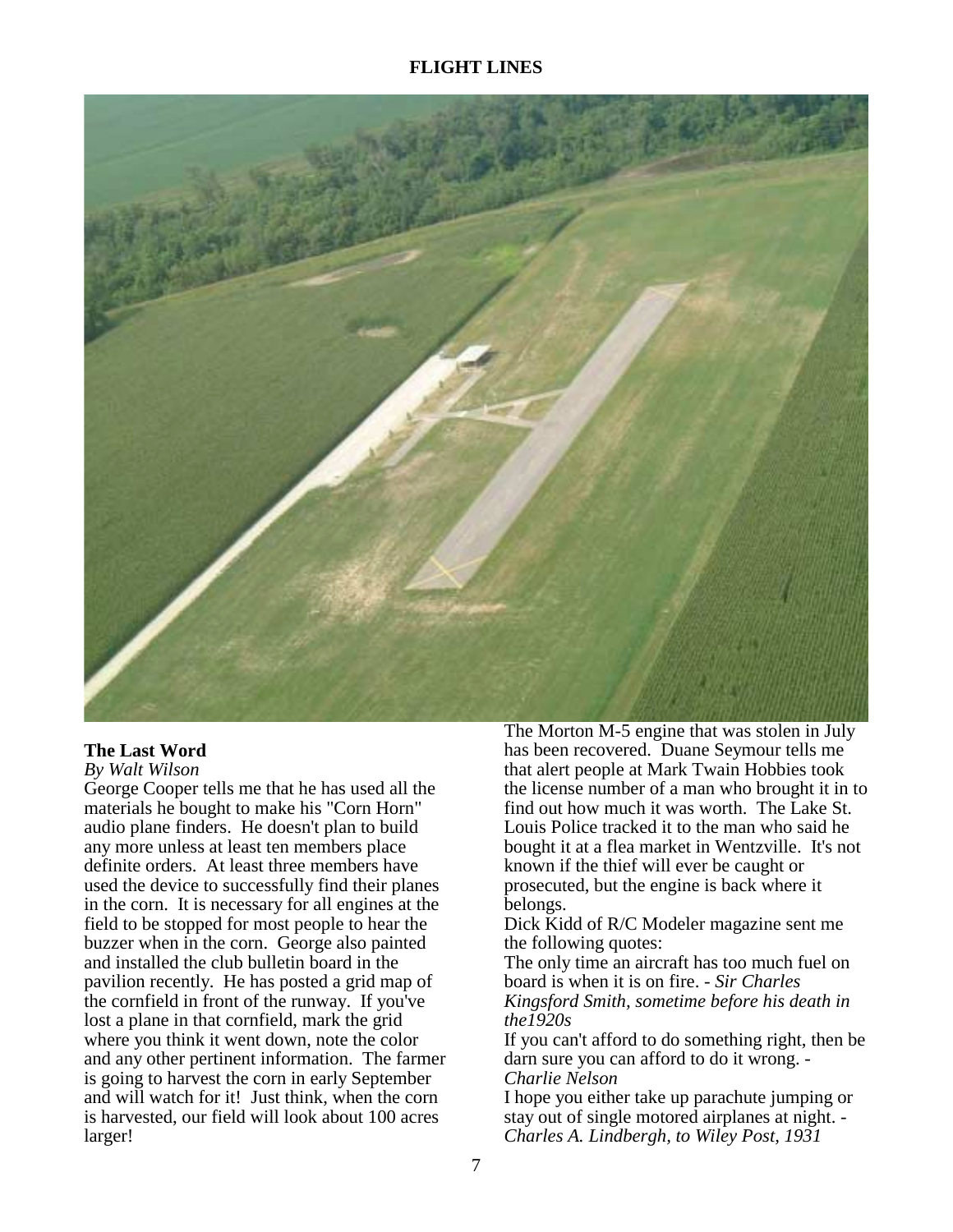Never fly the 'A' model of anything*. – Ed Thompson.* 

Keep thy airspeed up, less the earth come from below and smite thee. *- William Kosher* When a prang seems inevitable, endeavor to strike the softest, cheapest object in the vicinity, as slowly and gently as possible*. - Advice given to RAF pilots during W.W.II.* 

Always keep an 'out' in your hip pocket. *- Bevo Howard* 

The Cub is the safest airplane in the world; it can just barely kill you. *- Max Stanley, Northrop test pilot* 

A pilot who doesn't have any fear probably isn't flying his plane to its maximum. *- Jon McBride, astronaut* 

If you're faced with a forced landing, fly the thing as far into the crash as possible*. - Bob Hoover* 

If an airplane is still in one piece, don't cheat on it. Ride the bastard down*. - Ernest K. Gann, advice from the 'Old Pelican'*

Though I fly Through the Valley of Death I Shall Fear No Evil For I am 80,000 feet and

**FLIGHT LINES** is the Spirits of St. Louis R/C Flying Club newsletter and is published on a monthly basis. Club members may submit personal classified ads for inclusion in the newsletter free of charge. Businesses wishing to advertise in the newsletter should contact the editor or an officer of the club for details.

# **Newsletter Editor:**

 Walt Wilson 3000 Persimmon Dr. St. Charles, MO 63301-0131 (636)-946-6167 e-mail: **rallyo@home.com**

**Newsletter submissions** must be in by the Monday following the club meeting in order to make publishing deadlines. The preferred format for article submission is via e-mail. I have Macintosh and PC computers and use QuarkXpress and Microsoft Word, so send the copy as the e-mail message (not an enclosure) to avoid cross-platform or incompatible software problems if you don't have the same equipment and software. Typed or clearly written copy on paper or, a Word or Word for Windows file on a Climbing*. - Sign over the entrance to the SR-71 operating location on Kadena AB Okinawa* The emergencies you train for almost never happen. It's the one you can't train for that kills you*. - Ernest K. Gann, advice from the 'Old Pelican'*

If you want to grow old as a pilot, you've got to know when to push it, and when to back off. - *Chuck Yeager*

Never fly in the same cockpit with someone braver than you*. - Richard Herman Jr, 'Firebreak'* 

There is no reason to fly through a thunderstorm in peacetime*. - Sign over squadron operations desk at Davis-Monthan AFB, AZ, 1970*  An airplane might disappoint any pilot but it'll never surprise a good one*. - Len Morgan* To most people, the sky is the limit. To those who love aviation, the sky is home. Life is simple. Eat, sleep, fly*! - Unknown It's time for officer nominations for 2002! Serve your club, run for an office!* 

 *Gotta go build!*

3.5 inch 1.44MB floppy disk are acceptable if you don't have access to the internet. Photos are welcome and may be in the form of glossy prints or, if scanned or digital, in jpeg, gif or tif format.

**General Membership** meetings are held the second Wednesday of each month at the Bridgeton Trails County Library Branch, 3455 McKelvey Rd. (1/4 mi. south of St. Charles Rock Road) at 7:00 P.M.

**Membership information** can be obtained from: Bill Lindewirth 1046 Pinecone Trail Drive Florissant, MO 63031

 Phone number (314) 839-0282 e-mail: **MrBillSTL@aol.com**

**Flying Field:** Our field is located on Amrein Road, off Greens Bottom Road in St. Charles County. It's open for flying from 9:00 A.M. to dusk. Flight training is available on Tuesday evenings and Saturday mornings.